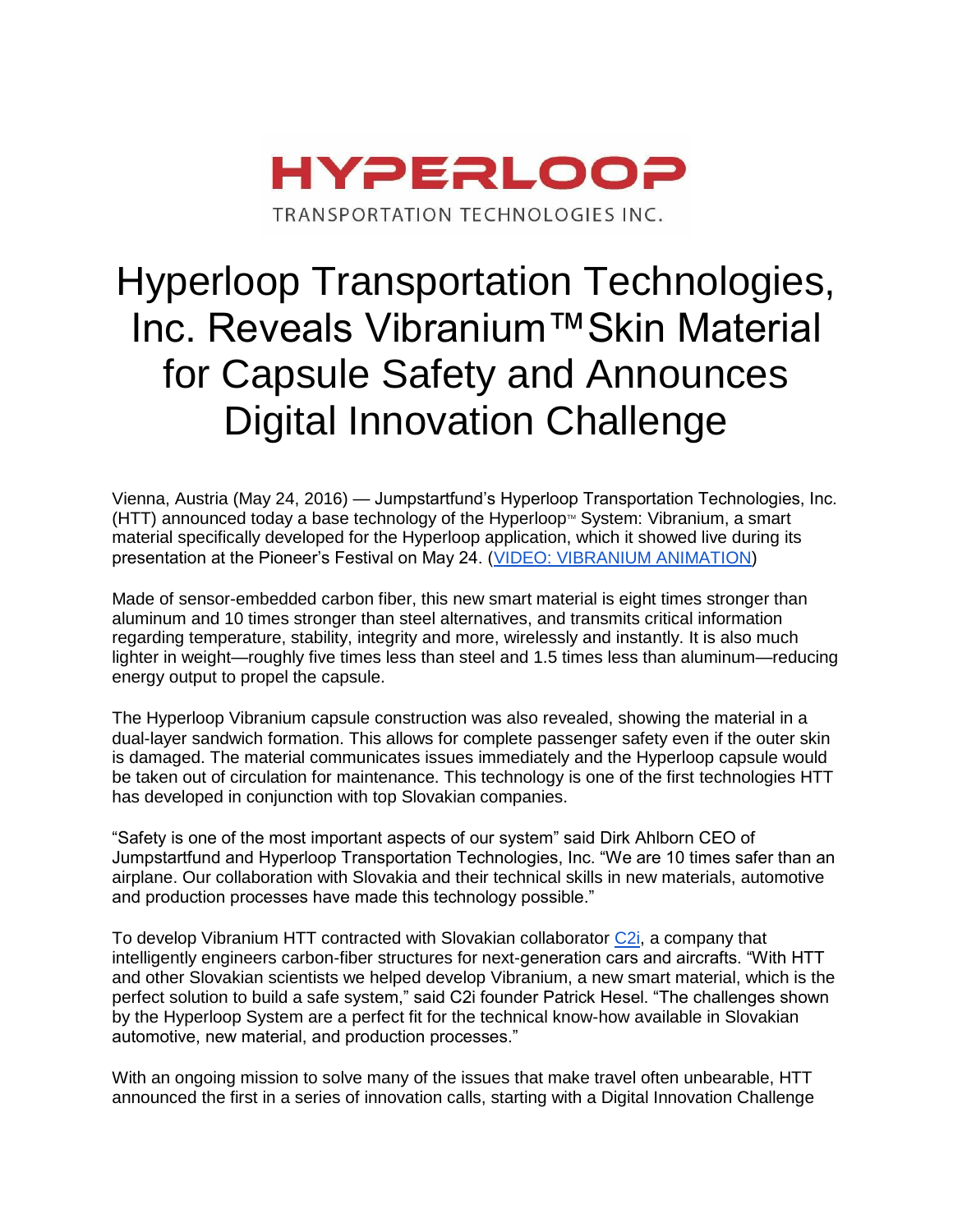planned on July 6th in Bratislava, which will be followed by several entrepreneurial innovation challenges. As part of the challenge, HTT is developing a digital platform using mobile technologies and big data analytics, creating an opportunity for companies to improve travel and create new business potential. Interested parties are being invited to participate and create new applications for the marketplace.

"The Hyperloop digital ecosystem will allow passengers and businesses to participate in travel in new and exciting ways. It gives us an opportunity to craft a digital world that will mesh perfectly with Hyperloop travel and its many related services—and solve a great many issues that plague business and leisure travelers worldwide," said Bibop Gresta, COO of Hyperloop Transportation Technologies.

"We believe the connection between the rider and the digital environment is a crucial relationship. This competition will help us find that perfect interactive model to keep our riders happy, informed, distracted, and/or relaxed while planning a trip or traveling in one of our capsules. And it will allow businesses to precisely tailor offers, advertising, entertainment, and opportunities to our passengers, creating a truly singular experience," Gresta said.

HTT Digital Press Kit available [here.](http://rla.to/7rbel)

HTT media materials can be found [here.](http://t.sidekickopen16.com/e1t/c/5/f18dQhb0S7lC8dDMPbW2n0x6l2B9nMJW7t5XZs3LrccjMd7g3HdVhRvW5w6vTF56dT-gf30805l02?t=https%3A%2F%2Fwww.dropbox.com%2Fsh%2Fp85hepf1y829aju%2FAABFrZs_-KhBRz-xc2I35LYga%3Fdl%3D0&si=5683604650196992&pi=8cbbb123-b808-4691-e7d1-c741cbbdf3f6)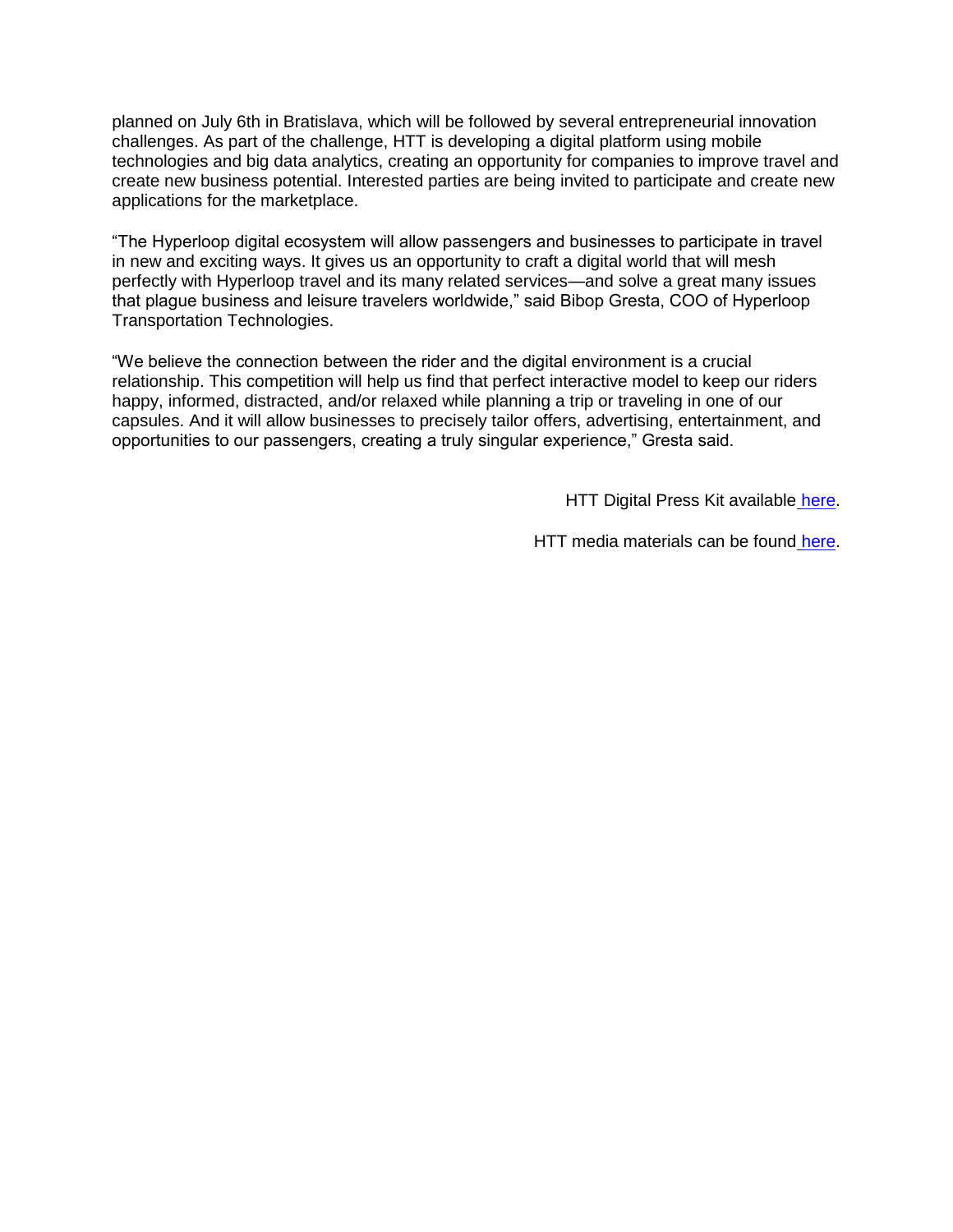#### **About Hyperloop Transportation Technologies, Inc.**

Founded in 2013 by JumpStarter Inc. utilizing JumpStarter's crowd collaboration platform JumpStartFund, Hyperloop Transportation Technologies, Inc. (HTT) designs, manufactures and builds the most highly profitable, fastest, safest, environmentally friendly transportation system for passengers and goods. HTT leverages technology and a team of more than 520 global experts to bring disruptive innovation to the traditional transportation industry. Hyperloop first gained public interest when entrepreneur Elon Musk published a detailed white paper describing a futuristic mode of transport that would move people from Los Angeles to San Francisco in about 30 minutes. Musk handed the concept to the public asking for entrepreneurs to take over its development while he focused on his existing projects. Hyperloop Transportation Technologies rose to the challenge.

#### **About Hyperloop**<sup>™</sup>

Hyperloop<sup> $M$ </sup> is a tube-based transportation system for inter- and intra-city transport. The removal of air in a tube allows for high speed capsule transport. The system maintains passenger comfort while accelerating capsules safely to 760 mph. Hyperloop uses a combination of alternative energy and conservation techniques such as photovoltaics, wind, kinetic, regenerative braking, and geothermal power to ensure sustainability and low cost. This suite of energy sources combined with an accelerated, low-cost build enables Hyperloop to develop rapidly and generate sustainable profitability, unlike most other transportation modalities.

### **Contacts**

#### **[Hyperloop Transportation Technologies, Inc.](http://hyperlooptransp.com/)**

 Ben Cooke Jimmy Stroup 310-720-1214 714-654-3248 [press@jumpstartfund.com](mailto:press@jumpstartfund.com)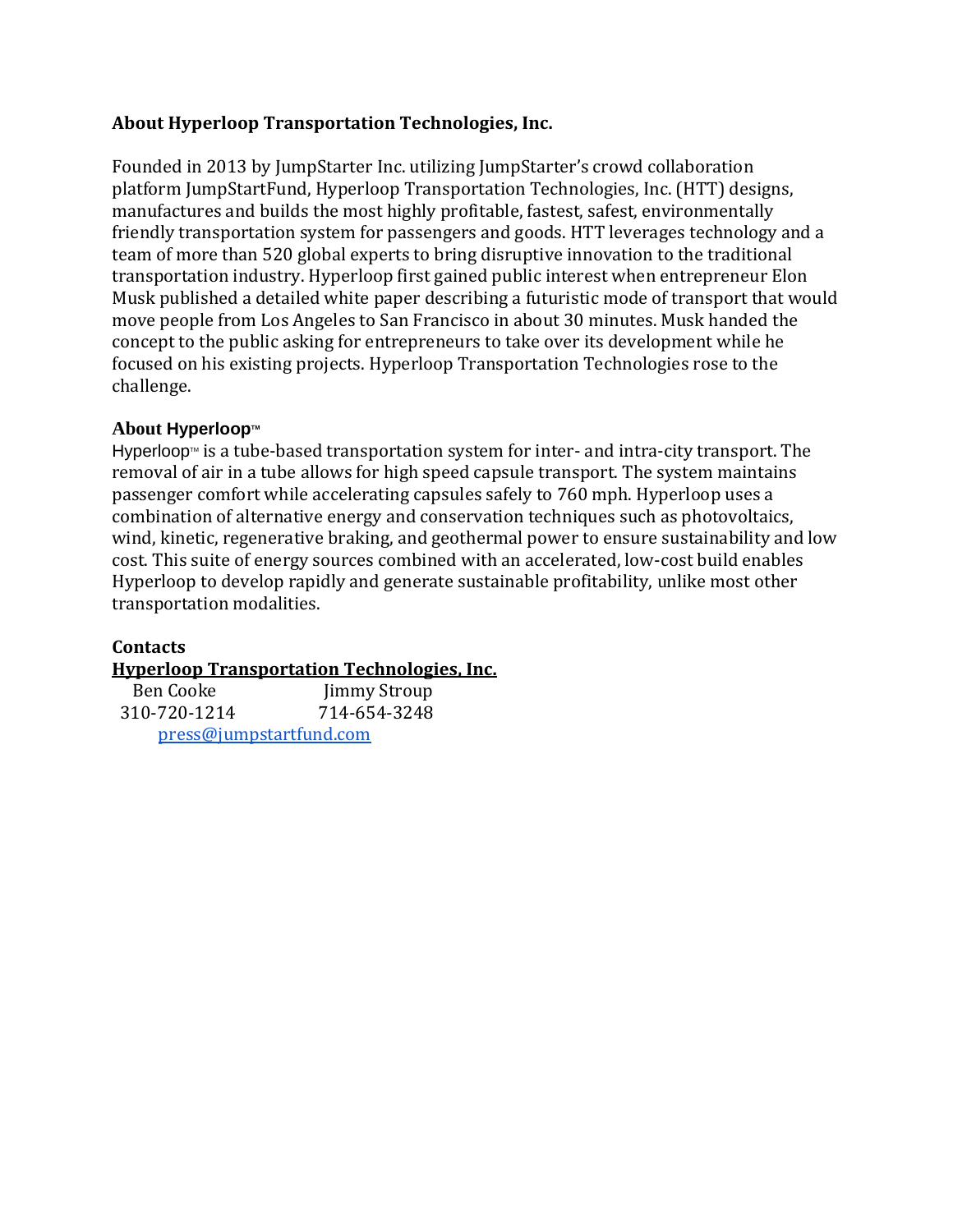

TRANSPORTATION TECHNOLOGIES INC.

# *Hyperloop Transportation Technologies Digital Challenge* [powered by Catalysts]

We're pleased to have you for the first worldwide Digital Hyperloop Challenge today. You'll be working on a service to improve the Hyperloop ecosystem and make this new means of transportation available to, and more accessible for, a greater audience.

## First: Concept

#### Read: <https://hackathon.guide/>

The core value of the Hyperloop Transportation Technology Digital Challenge is to get people to solve problems. In the information age, problem solving has become a key skill for any knowledge worker and the creative industries.

Participants will show off their problem solving skills with some guidance and orientation provided by the organizers. Their ideas and projects should revolve around a topic that is challenging in nature, but within cognitive reach so it can be understood and researched in a straightforward manner.

The pursued ideas, projects, and products are not regulated to allow for creative interpretation of the topic and potential combinations with other elements of the challenger's choosing.

## Facts

You will have eight hours to work on your projects. Prepare: a pitch (2 minutes); and/or lightning talk (5 minutes); and/or an investor slide deck.

## **Judging**

Your work will be judged by a jury nominated by the organizers. They will rate your work based on the following criteria:

### **● Innovation Potential**

The more innovative your idea is, the better. Ideally it should have the potential to disrupt a market or open up an entirely new market.

### ● **Feasibility**

If what you propose is impossible, this decreases the value of your idea.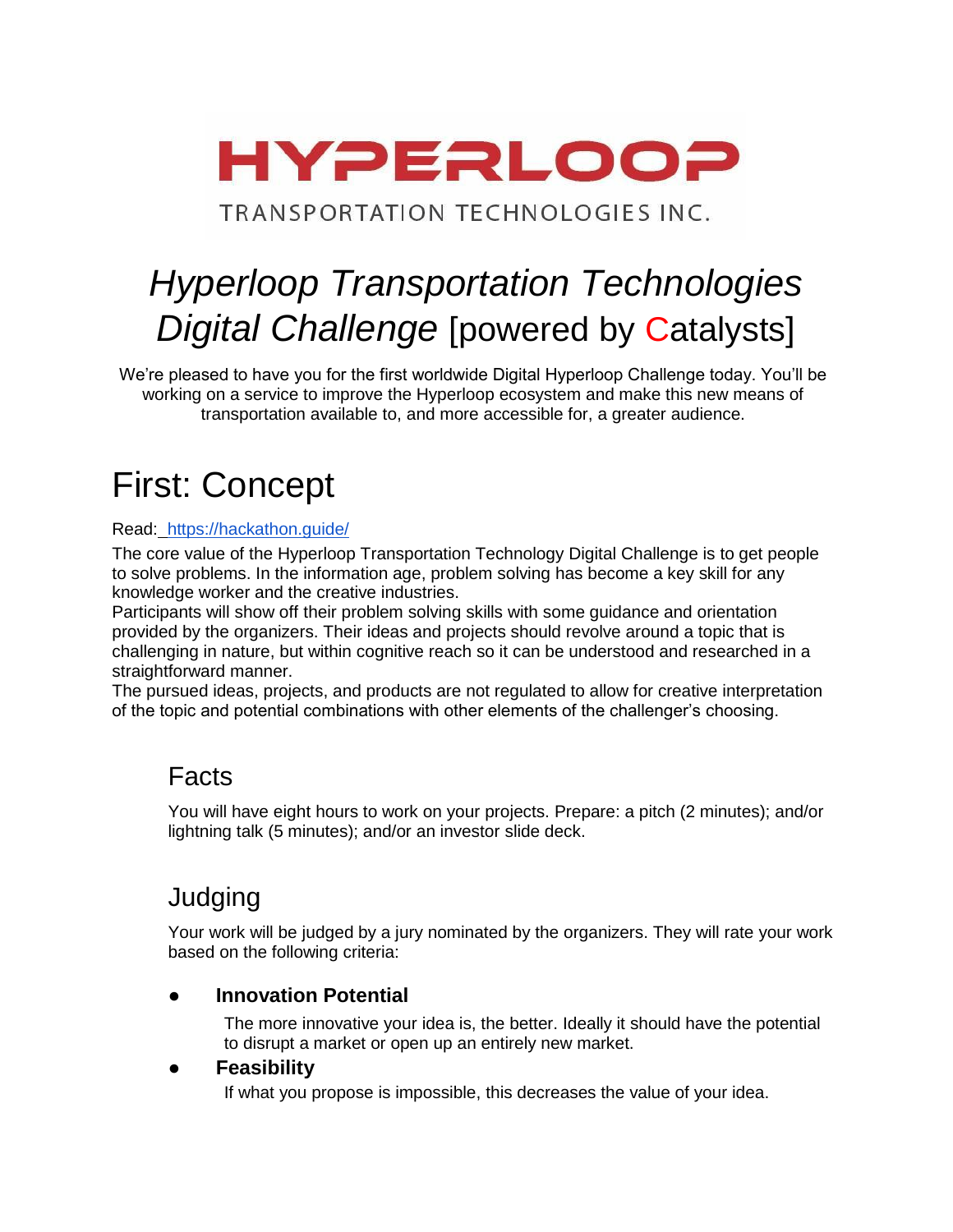## **● Elaboration of your Business Model**

We know that 8 hours is a very short timespan for sophisticated ideas and projects, so we will try to asses how well you performed based on the short time frame.

\*These criterias are just examples and subject to change.

# Second: Topic

Hyperloop Transportation Technologies aims not only to provide fast transportation. In order to fix public transportation we need to solve many issues beyond the mere movement of people or goods. Travel is a terrible experience. Long lines, waiting for luggage, delayed buses and trains, no communication between passengers, poor optimization of resources...

Public transportation is heavily subsidized and the exploration of new business models, upsells, and creation of new service industries can disrupt this. Imagine a public transportation system that was not only cost-*efficient* but cost-*effective*.

Only the creation of a unifying ecosystem can break the existing paradigm of transportation woes—and no company can do it alone. We want to create an environment where HTT provides the infrastructure upon which others can build their businesses.

There are many new business models, services, and other applications that have the goal of solving travelers' issues and problems. This could be local (such as taxi, Uber, local bus, etc.), as well as long distance (plane, train, regional bus, etc.) travel. But we feel that these solutions haven't quite measured up to the dynamic problems within the field.

The main goal of this Digital Challenge is to provide app solution for the Marketplace, which seamlessly integrates with the existing Hyperloop app ecosystem. Think of it like an app store for traveling and commuting.

## Easy

Participants should devise a concept that makes travel an experience again, solves an issue, entertains, informs, or distracts riders. Ask yourself:

- What is your process during your daily commute?
- What problems did you face during your last trips? What did you like? Dislike?
- What would be fun for you during your daily commute or longer trip?
- What services would you use during your commute?

## **Hard**

Define alternative business models around knowing your customer, their location (highly targeted), where they are going, where they are coming from, and what they like.

## Third: Business